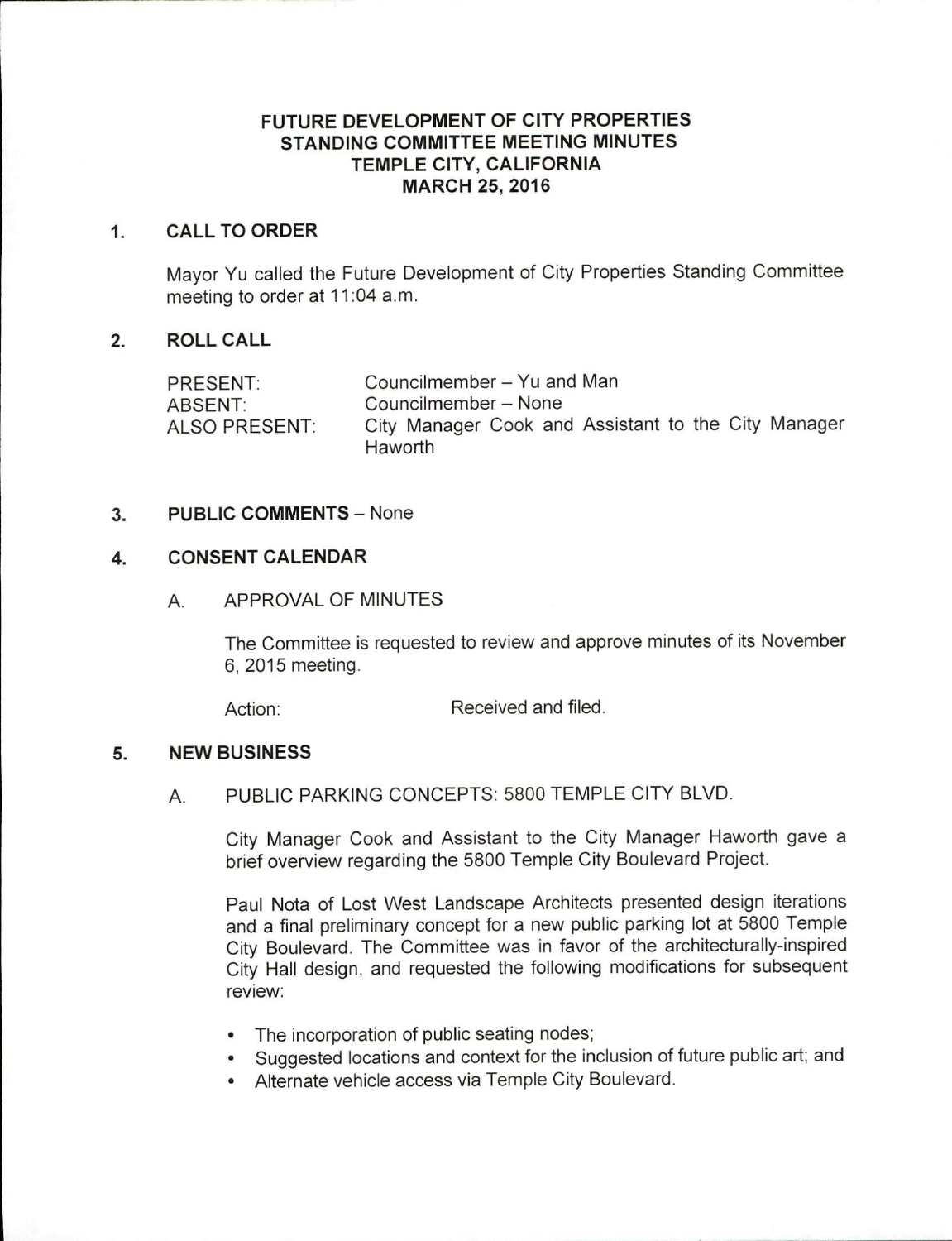Future Development of City Properties Standing Committee Minutes March 25, 2016 Page 2 of 3

Additionally, the Committee directed staff to:

- Explore the feasibility of project funding via a water conservation  $\bullet$ demonstration garden grant,
- Determine if the County of Los Angeles can fund connection of on-site stormwater filtration to its storm drain system,
- Provide a professional opinion on safety risks associated with locating on- site driveway access from Temple City Boulevard; and
- Modify preliminary project costs to include administrative fees, other  $\bullet$ professional services and contingencies.
- B. PUBLIC PARKING CONCEPTS: 5900 BLOCK OF PRIMROSE AVE.

City Manager Cook and Assistant to the City Manager Haworth gave a brief overview on 5900 Block of Primrose Avenue.

Ali Cayir of Transtech Engineers and David Goodale of Goodale Gonzalez Architects discussed recommendations for new parking opportunities in the 5900 block of Primrose Ave. Mr. Cayir presented engineering concepts that incorporated the City's existing parking standards; Mr. Goodale presented urban design principles that provided for new parking and catalytic downtown revitalization.

As part of any future analyses, the Committee requested that parking stall widths be 8.5' wide, consistent with existing City standards. Furthermore, staff was directed to:

- Provide future recommendations on how to package a public-private partnership, assuming implementation of Mr. Goodale's concept of a commercial paseo, new standalone restaurants and an adjacent parking structure. The recommendations should include preliminary construction costs and potential funding sources;
- Begin discussions with Bank of America for the purchase or long-term  $\bullet$ leasing of its parking lot;
- $\bullet$ Develop a proposal that updates the Downtown Parking Study to inform on the need for added parking opportunities, currently and as conceptually proposed for development, in and around the 5900 block of Primrose Ave;
- Bring a subsequent discussion on financing options for new parking opportunities including, but not limited to, parking district formation and in -lieu fees; and
- Consider an update to the Downtown Specific Plan to revise planning and design standards that complement future parking strategies and proposed catalytic developments.

#### 6. UNFINISHED BUSINESS — None